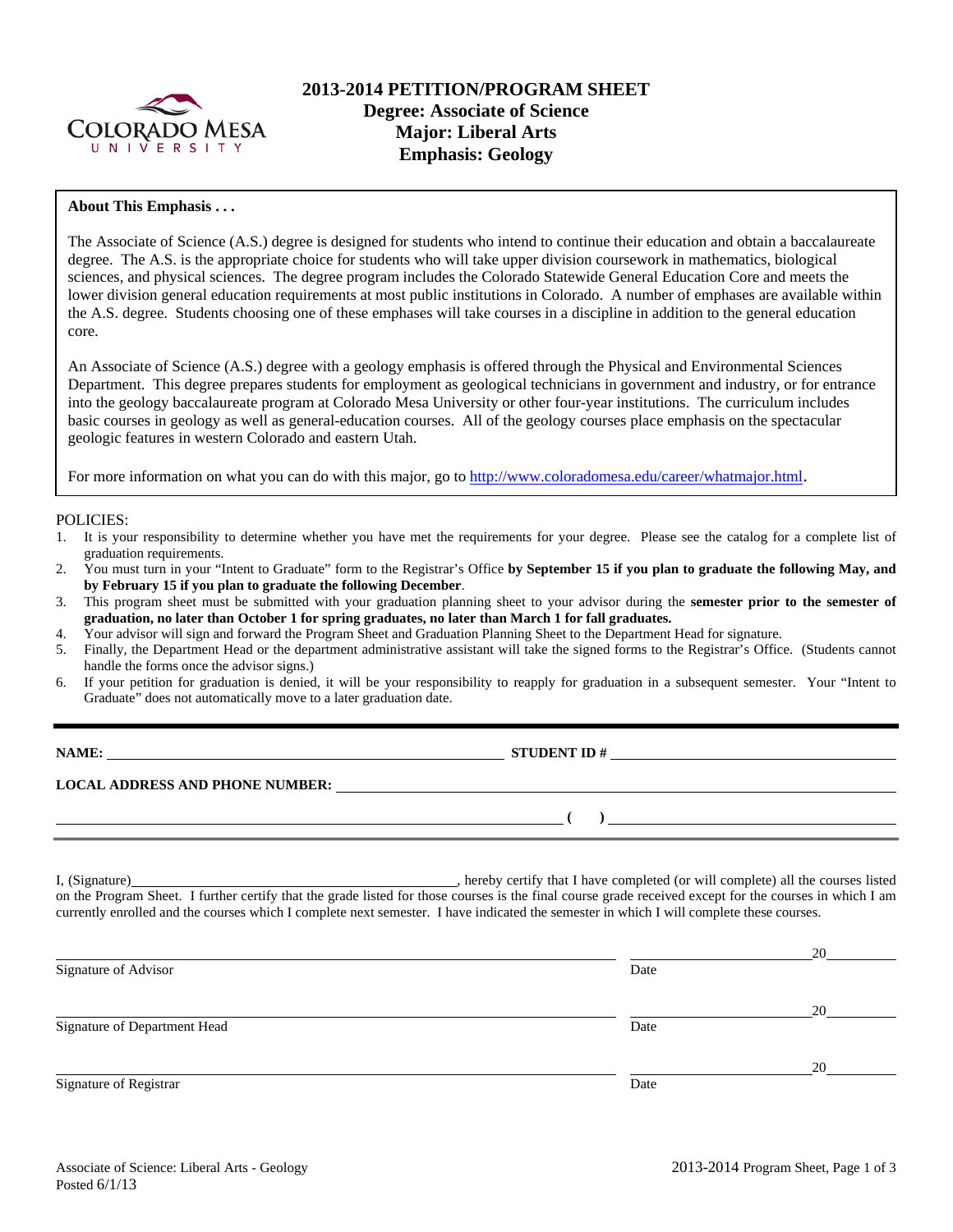### **Students should work closely with a faculty advisor when selecting and scheduling courses prior to registration.**

- <sup>■</sup> 60 semester hours total (A minimum of 16 taken at CMU in no fewer than two semesters).
- 2.00 cumulative GPA or higher in all CMU coursework and a gr of "C" or better must be earned toward the major content area
- A grade of "C" or higher must be earned in all general education courses in order to be accepted for the transfer under the Core Transfer Agreements.
- Pre-collegiate courses (usually numbered below 100) cannot be used for graduation.
- A student must follow the CMU graduation requirements either from 1) the program sheet for the major in effect at the time the student officially declares a major; or 2) a program sheet for the major approved for a year subsequent to the year during which student officially declares the major and is approved for the student by the department head. Because a program may have requirem specific to the degree, the student should check with the faculty advisor for additional criteria. It is the student's responsibility be aware of, and follow, all requirements for the degree being pursued. Any exceptions or substitutions must be approved by student's faculty advisor and Department Head.
- When filling out the program sheet a course can be used only on
- See the "Undergraduate Graduation Requirements" in the catalog for additional graduation information.

| Course No Title                                                                                                                                  |   | Sem.hrs Grade Term/Trns |
|--------------------------------------------------------------------------------------------------------------------------------------------------|---|-------------------------|
| <b>English</b> (6 semester hours, must receive a grade of "C" or better and<br>must be completed by the time the student has 60 semester hours.) |   |                         |
| <b>ENGL 111 English Composition</b>                                                                                                              |   |                         |
| <b>ENGL 112 English Composition</b>                                                                                                              | 3 |                         |

**Social and Behavioral Sciences** (6 semester hours)

**Natural Sciences** (7 semester hours, one course must include a lab)

\_\_\_\_\_\_ \_\_\_\_ \_\_\_\_\_\_\_\_\_\_\_\_\_\_\_\_\_\_\_\_\_\_\_\_ \_\_\_\_ \_\_\_\_\_ \_\_\_\_\_\_\_\_ \_\_\_\_\_\_ \_\_\_\_ \_\_\_\_\_\_\_\_\_\_\_\_\_\_\_\_\_\_\_\_\_\_\_\_ \_\_\_\_ \_\_\_\_\_ \_\_\_\_\_\_\_\_

\_\_\_\_\_\_ \_\_\_\_ \_\_\_\_\_\_\_\_\_\_\_\_\_\_\_\_\_\_\_\_\_\_\_\_ \_\_\_\_ \_\_\_\_\_ \_\_\_\_\_\_\_\_

\_\_\_\_\_\_ \_\_\_\_ \_\_\_\_\_\_\_\_\_\_\_\_\_\_\_\_\_\_\_\_\_\_\_\_ \_\_\_\_ \_\_\_\_\_ \_\_\_\_\_\_\_\_  $\_$   $\_$   $\_$   $\_$ 

| Degree Requirements:                                                                                                                                                                                                                                                                                                                                                            | Course No Title<br>Sem.hrs Grade Term/Trns                                                                                                                                                                                                                |
|---------------------------------------------------------------------------------------------------------------------------------------------------------------------------------------------------------------------------------------------------------------------------------------------------------------------------------------------------------------------------------|-----------------------------------------------------------------------------------------------------------------------------------------------------------------------------------------------------------------------------------------------------------|
| 60 semester hours total (A minimum of 16 taken at CMU in no<br>fewer than two semesters).<br>٠<br>2.00 cumulative GPA or higher in all CMU coursework and a grade                                                                                                                                                                                                               | History (3 semester hours)<br><b>HIST</b>                                                                                                                                                                                                                 |
| of "C" or better must be earned toward the major content area<br>٠<br>A grade of "C" or higher must be earned in all general education<br>courses in order to be accepted for the transfer under the Core                                                                                                                                                                       | Fine Arts (3 semester hours)                                                                                                                                                                                                                              |
| <b>Transfer Agreements.</b><br>Pre-collegiate courses (usually numbered below 100) cannot be<br>used for graduation.                                                                                                                                                                                                                                                            | <b>OTHER LOWER DIVISION REQUIRMENTS (5 semester hours)</b>                                                                                                                                                                                                |
| ٠<br>A student must follow the CMU graduation requirements either<br>from 1) the program sheet for the major in effect at the time the<br>student officially declares a major; or 2) a program sheet for the<br>major approved for a year subsequent to the year during which the                                                                                               | Kinesiology (2 semester hours)<br>Health and Wellness<br><b>KINE 100</b><br>-1<br>$\mathbf{1}$<br>KINA 1<br><u> 1995 - Johann Stein, mars et al. (</u>                                                                                                    |
| student officially declares the major and is approved for the student<br>by the department head. Because a program may have requirements<br>specific to the degree, the student should check with the faculty<br>advisor for additional criteria. It is the student's responsibility to                                                                                         | <b>Applied Studies</b> (3 semester hours)                                                                                                                                                                                                                 |
| be aware of, and follow, all requirements for the degree being<br>pursued. Any exceptions or substitutions must be approved by the<br>student's faculty advisor and Department Head.                                                                                                                                                                                            | <b>GEOLOGY EMPHASIS CORE REQUIREMENTS</b><br>(25 semester hours)                                                                                                                                                                                          |
| When filling out the program sheet a course can be used only once.<br>See the "Undergraduate Graduation Requirements" in the catalog<br>for additional graduation information.                                                                                                                                                                                                  | <b>Core Classes</b><br>Must choose either: GEOL 111/111L or GEOL 113/113L<br>Principles of Physical Geology 3<br>GEOL 111<br>GEOL 111L Principles of Physical Geology                                                                                     |
| <b>GENERAL EDUCATION REQUIREMENTS (31 semester hours)</b><br>See the current catalog for a list of courses that fulfill the requirements<br>below. If a course is on the general education list of options and a<br>requirement for your major, you must use it to fulfill the major<br>requirement and make a different selection within the general education<br>requirement. | Lab<br>1<br><b>OR</b><br><b>GEOL 113</b><br>Field Based Intro to Physical<br>Geology<br>3<br>GEOL 113L Field Based Intro to Physical<br>Geology Lab<br>1                                                                                                  |
| Course No Title<br>Sem.hrs Grade Term/Trns<br>English (6 semester hours, must receive a grade of "C" or better and<br>must be completed by the time the student has 60 semester hours.)<br><b>ENGL 111 English Composition</b><br>3<br>ENGL 112 English Composition<br>3                                                                                                        | Either GEOL 111/111L or GEOL 113/113L may be taken for credit, but<br>not both.<br><b>GEOL 112</b><br>Principles of Historical Geology3<br>GEOL 112L Principles of Historical Geology<br>Lab<br>1<br>3<br><b>GEOL 250</b><br><b>Environmental Geology</b> |
| Math: MATH 113 or higher (3 semester hours, must receive a grade<br>of "C" or better, must be completed by the time the student has 60<br>semester hours.)<br>MATH 113 College Algebra<br>$4*$<br>*3 credits apply to the General Ed requirements and 1 credit applies to<br><b>Geology Specialization Courses</b>                                                              | Required Geology Specialization Courses (14 Semester Hours) To be<br>selected in consultation with student's advisor<br>*MATH 113 College Algebra<br>-1                                                                                                   |
| <b>Humanities</b> (3 semester hours)                                                                                                                                                                                                                                                                                                                                            |                                                                                                                                                                                                                                                           |

\_\_\_\_\_\_ \_\_\_\_ \_\_\_\_\_\_\_\_\_\_\_\_\_\_\_\_\_\_\_\_\_\_\_\_ \_\_\_\_ \_\_\_\_\_ \_\_\_\_\_\_\_\_ \_\_\_\_\_\_ \_\_\_\_ \_\_\_\_\_\_\_\_\_\_\_\_\_\_\_\_\_\_\_\_\_\_\_\_ \_\_\_\_ \_\_\_\_\_ \_\_\_\_\_\_\_\_ \_\_\_\_\_\_ \_\_\_\_ \_\_\_\_\_\_\_\_\_\_\_\_\_\_\_\_\_\_\_\_\_\_\_\_ \_\_\_\_ \_\_\_\_\_ \_\_\_\_\_\_\_\_